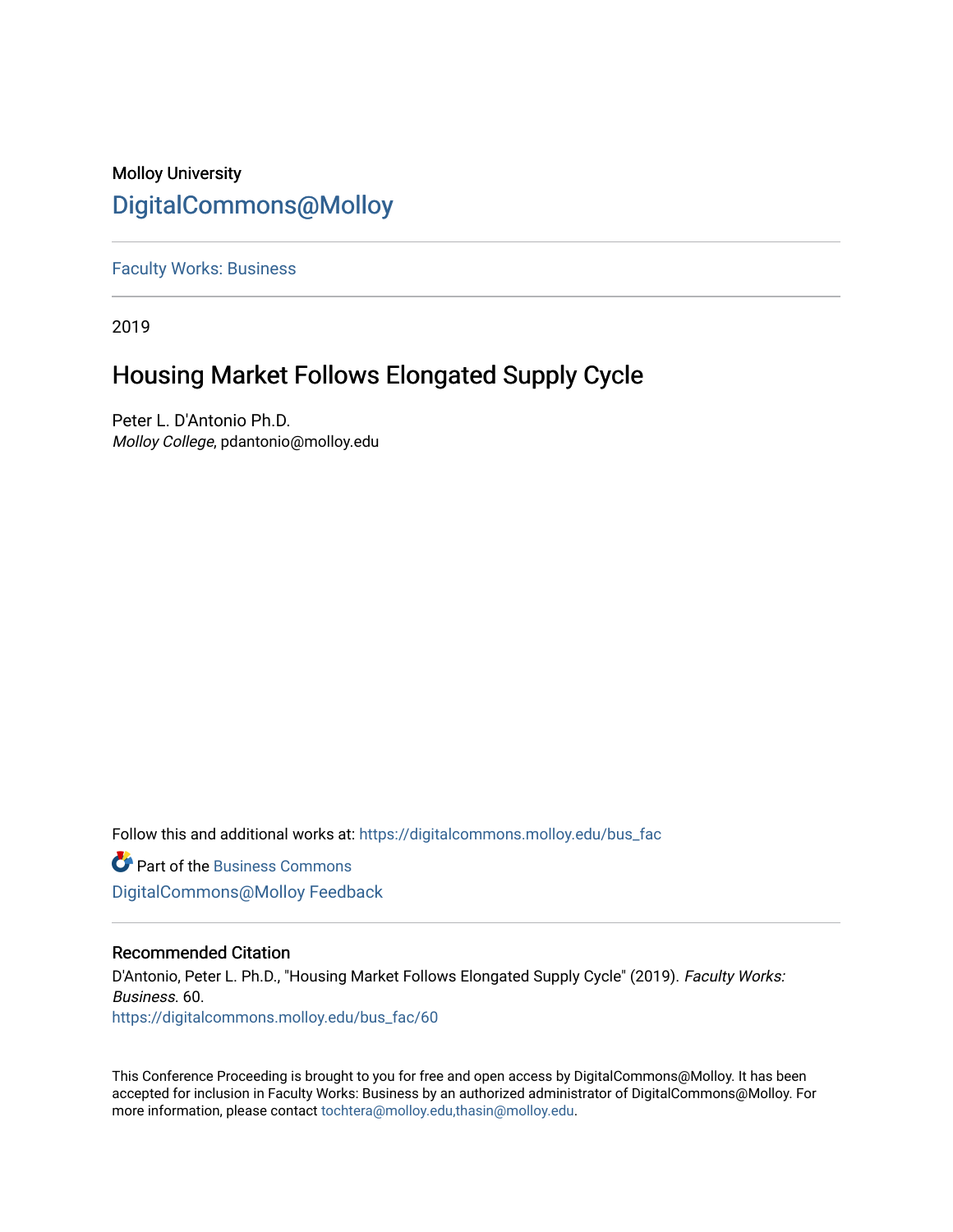# Housing Market Follows Elongated Supply Cycle

#### *ABSTRACT*

The housing market has followed its own elongated supply cycle for more than two decades. Housing market supply-side indicators show that the massive overbuild of new homes during the housing boom set in motion an extended period of underbuild that is still ongoing nearly ten years after the recession ended. This paper proposes a new metric to gauge the health of the housing market from the perspective of supply, with an eye toward predicting future construction activity. The metric adds yearly overbuilds and subtracts underbuilds during the past two decades, indicating whether the housing market is in balance. The analysis shows that the housing overbuild during the boom period reached nearly two and a half million units, but the subsequent underbuild has more than eliminated the housing surplus, leaving the market in short supply today.

**Keywords:** home construction, household formation, housing boom, housing market

#### **1 INTRODUCTION – MOTIVES FOR BUILDING NEW HOMES**

The housing market can be viewed as two separate markets: (1) The current stock of housing, which is occupied by current homeowners and renters, comprises the existing home market. When the stock of homes is in balance with the need for homes, it should be the case that most households would be able to find housing (either to own or rent) from the existing housing stock. (2) Additions to the housing stock represents the market for new homes. New homes would be needed, for example, in an economy with an expanding population. This paper examines number (2), or the supply of new homes.

There are several reasons that the stock of homes would not match the need for homes, giving rise to increased or decreased demand and building of new homes. The main factor driving homebuilding is demographic, such as changes in the number of people forming new households. In addition, there may be small changes in the number of households that wish to have second homes. The housing stock may also be affected by other factors, such as demolitions, reconfigurations, damage or conversions (Schuetz and Murray, 2018). The resulting construction of new homes would be expected to drive the housing stock toward the level of the need for housing.

However, there is another important motive for building new homes that is not based solely on need. Homes not only offer the owner a place to live, but also serve as key investment assets (Weintraub, 2019). For instance, the stunning rise in home prices during the housing boom (1995-2005) accentuated this motive for owning a home. When prices were rising rapidly, people saw homes as a lucrative investment. As a result, the demand for homes far surpassed the current housing stock at the time. To satisfy the excess demand, homebuilders ramped up new home construction.

The outsize price gains set in motion a surge in home construction that, in turn, created a massive housing glut, which has restrained housing construction for the past decade. Too many homes and rising vacancies inevitably caused home prices to fall starting in 2005, and the investment motive for owning homes dried up. However, by that time, there already were far too many houses in existence relative to the need for housing.

#### **2 HOUSING NEED, CONSTRUCTION ACTIVITY, AND THE NEW HOUSING METRIC**

This paper looks at the supply of homes since 1995 to gauge the health of the housing market and the state of the housing cycle. Specifically, this study compares the needs of households (as dictated by the pace of household formation) with new home construction over time. Conerly (2018) moves in this direction by comparing construction with population growth to say that the US continues to underbuild new homes. However, he stops short of using year-by-year comparisons to form a view of the relative supply (stock) and demand (need) for houses over time. This paper accumulates the excesses and shortages to determine the adjustment that would be needed to restore balance between the housing stock and housing need.

**Housing Need (Demand).** As Figure 1 shows, new housing need hovered at a pace of about 1.4 million units per year through 2003 (Census [1], 2019). Household formation was the main driver of how many additional housing units would be needed to satisfy new demand. In addition, home depletions (demolitions and damaged homes), changes in demand for second homes, reconfigurations, and conversions are assumed to have added about 250 thousand units per year to the overall housing need.

Household formation increased briefly around the end of the housing boom (2005-07), but that trend reversed quickly. The recession and subsequent weak economy caused household formation to crater from 2008 to 2011. Many people in their 20s and 30s either could not find work at all or found jobs with pay that was not commensurate with their education, so fewer could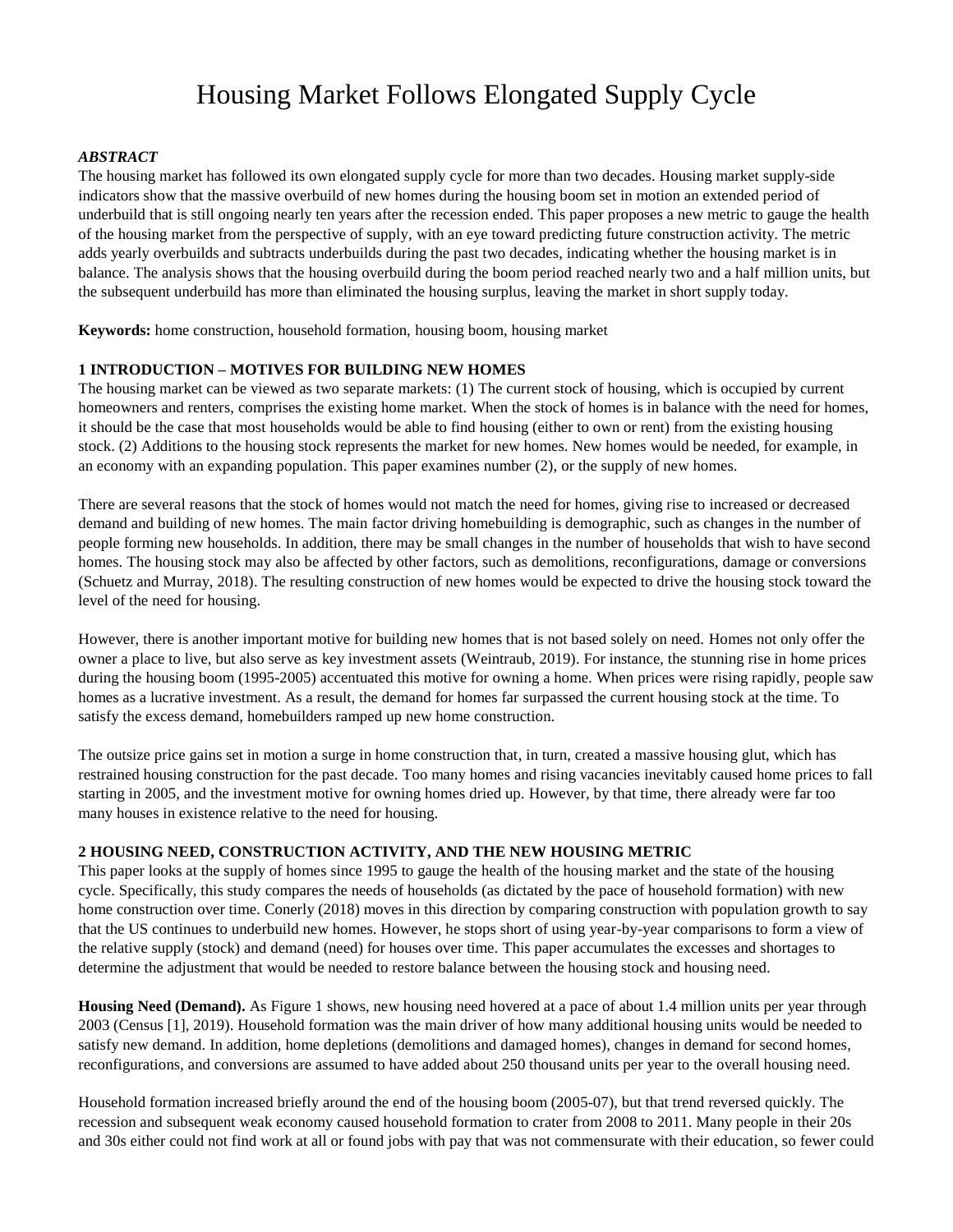afford to buy or rent homes than in the past. Instead, they continued to live with their parents (Fry, 2016). As a result, overall housing need dropped to about 850 thousand per year (see Figure 1). Since 2014, household formation has rebounded and new housing needs have reached normal levels of around 1.4 million per year.



**Note:** Data are reported quarterly at annual rates. Housing construction is measured by the number of new home completions. **Sources:** Census Bureau [1], Housing Inventory, Census Bureau [2], Residential Construction.

**Construction Activity (Supply).** Housing construction soared during the housing boom, from 1995 to 2005. The pace of home construction peaked at 2 million per year at the height of the boom (Census [2], 2019), well beyond new housing needs. This overbuild can be seen in Figure 1 as the gap between housing construction and housing need.

This elevated pace of building did not last, however. New home construction plummeted by about 75 percent to less than 600 thousand per year by the end of 2010 (Census [2], 2019) during the housing bust. That drop was much steeper than the actual decline in household formation. The net result was a serious underbuild of new homes by 2011. This underbuild continues today despite a rebound in new home construction in recent years.

Figure 2 shows relative changes in new home need and housing construction, highlighting the overbuilds and underbuilds over the past two decades. These data match the average values for selected periods in Figures 1. The dates in Figure 2 roughly conform to the major shifts in housing need and construction.

| <b>Figure 2. Household Construction vs Housing Need</b> |         |         |            |            |  |
|---------------------------------------------------------|---------|---------|------------|------------|--|
|                                                         | 1995-99 | 2000-07 | 2008-11    | 2012-18    |  |
| Household Formation                                     | 1159    | 1229    | 608        | 1027       |  |
| <b>Other Factors</b>                                    | 250     | $-250$  | <u>250</u> | <u>250</u> |  |
| <b>Total Housing Need</b>                               | 1409    | 1479    | 858        | 1277       |  |
| Construction                                            | 1423    | 1725    | 869        | 921        |  |
| Yearly Avg Overbuild                                    | 14      | 246     | 11         | $-356$     |  |
| Period Overbuild (Total)                                | 70      | 1968    | 44         | $-2492$    |  |
| Cumulative Overbuild (Total)                            | 70      | 2038    | 2082       | $-410$     |  |

### **Figure 2. Household Construction vs Housing Need**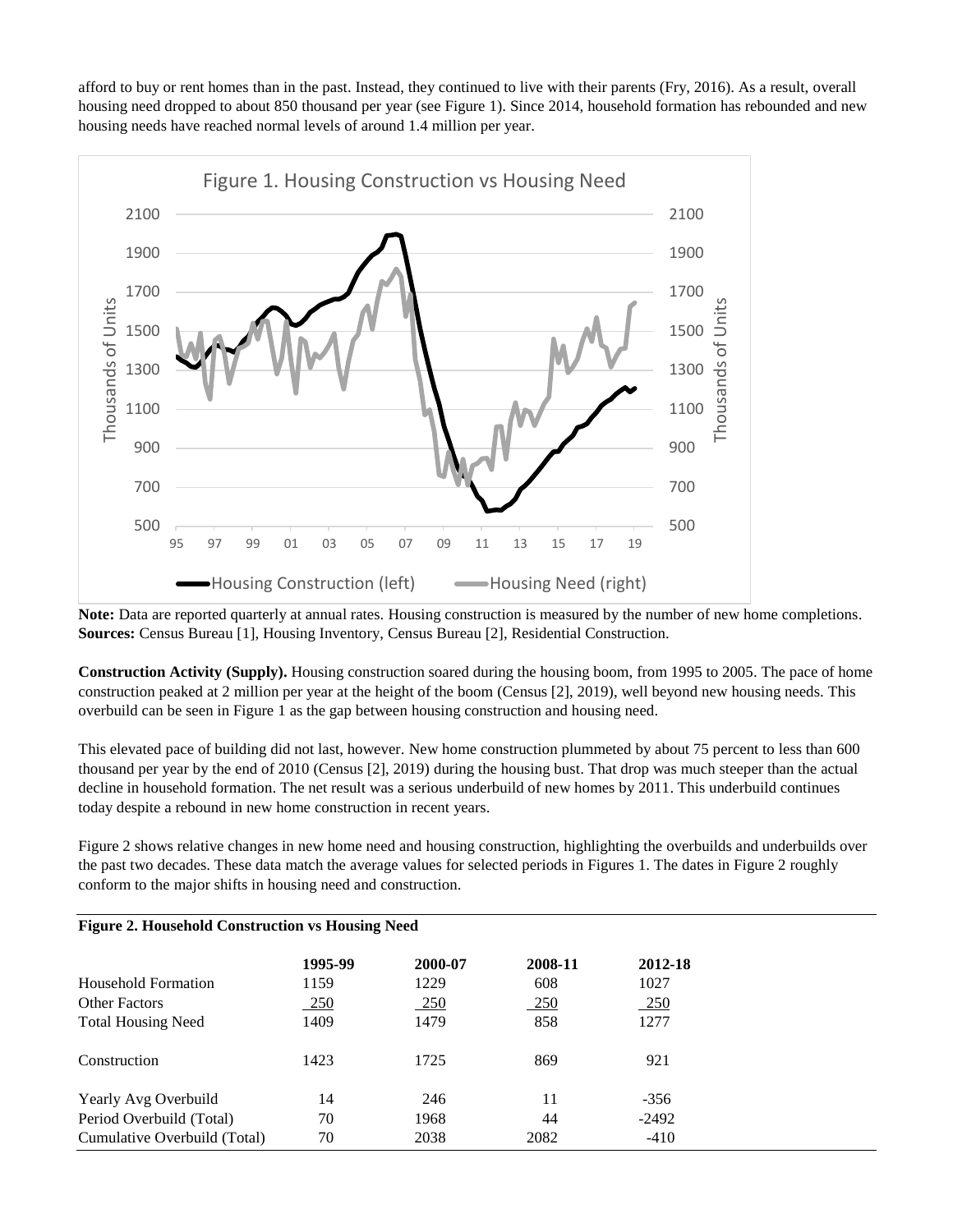**Notes:** Data are annual averages unless noted. Period Overbuild (Total) represents the sum of the overbuilds during each period, and Cumulative Overbuild gives the sum at the end of each period. Negative values denote underbuilds. **Sources:** Census [1], Housing Inventory, Census [2], Residential Construction.

**New Housing Metric.** This paper introduces a new excess housing supply metric. The metric can be used to assess the current state of the housing market by comparing the additions of new homes over time to the rise in housing needs. For example, the metric quantifies the excess supply that occurred during the boom period by adding the excess additions each year, and produces an estimate of the cumulative overbuild of houses during the boom relative to actual need. The size of that overbuild dictated how long and deep the subsequent underbuild would have to be during the housing bust for the housing market to recover fully.

The formula for this new metric  $S_t$ , signifying excess supply at time t, is

 $S_t = \sum$  (Construction(t) – Need(t))

where the sum is taken from an initial point prior to the housing boom to time t. For this study, the initial point is 1995, when the housing boom began.

The excess housing supply metric essentially takes the differences between housing construction and new home need each year and cumulates them over time. This metric quantifies the overbuild of houses during the housing boom and tracks the progress toward balance during the pullback in home construction from 2008 to 2011 and the rebound in construction since then.

#### **3 RESULTS – FROM EXCESS SUPPLY TO SHORTAGE**

As shown in the period overbuild line in Figure 2, housing need and construction were roughly in balance through 1999. However, during the period from 2000 to 2007, there were far too many homes completed relative to need. The last line in Figure 2 presents the new housing supply metric, Si, representing the cumulative overbuild. This metric shows a massive glut of more than 2 million homes during that time.

The metric also shows that the housing market correction more than eliminated the glut during the period from 2012 to the present and actually generated a new shortage of homes. Since housing construction continues to undershoot housing needs, construction activity is likely to continue to increase along with home prices in coming years.

Figure 3 shows a year-by-year estimate of the size of the cumulative housing glut, as measured by S<sub>i</sub>. According to this metric, the surplus reached nearly 2.5 million homes at the worst point of the housing crash in 2009. The excess supply continued to rise despite the drop off in construction because housing need fell by even more. The huge glut of homes led many analysts at the time to believe that home prices and the housing market would never improve (for example, Hough, 2012).

The size of the glut and the pullback in household formation dictated how much and for how long construction activity had to decline in order for the housing market to be restored to a healthy balance. For example, an underbuild of 500 thousand units per year would take five years to correct the 2.5 million cumulative overbuild. These conditions essentially set in motion the correction that has lasted for the entirety of the current expansion.

According to Figure 3, the new metric returned to neutral by 2017, which is consistent with the roughly 350 thousand unit annual average underbuild in the six years from the beginning of 2012. But the underbuild did not stop there. Even today, builders remain cautious about "working on spec" and bankers are stingy with loans to builders (Coy, 2019).

The running rate of construction continues to be well below the new housing need. As a result, each year the stock of houses has drifted lower relative to need. By the end of 2018, the new supply metric showed a 410 thousand unit shortage of houses, which seems to mirror the path of housing vacancies over time. The latest readings showing the shortage of homes corresponding to historically low vacancies (Census [3], 2019).

Based on the excess supply metric, home construction must increase further just to stop the new shortage of houses from becoming larger, let alone reestablishing balance in the housing market. In that case, home construction would have to rise well beyond need for the next several years. Otherwise, the shortage of homes will become even more acute.